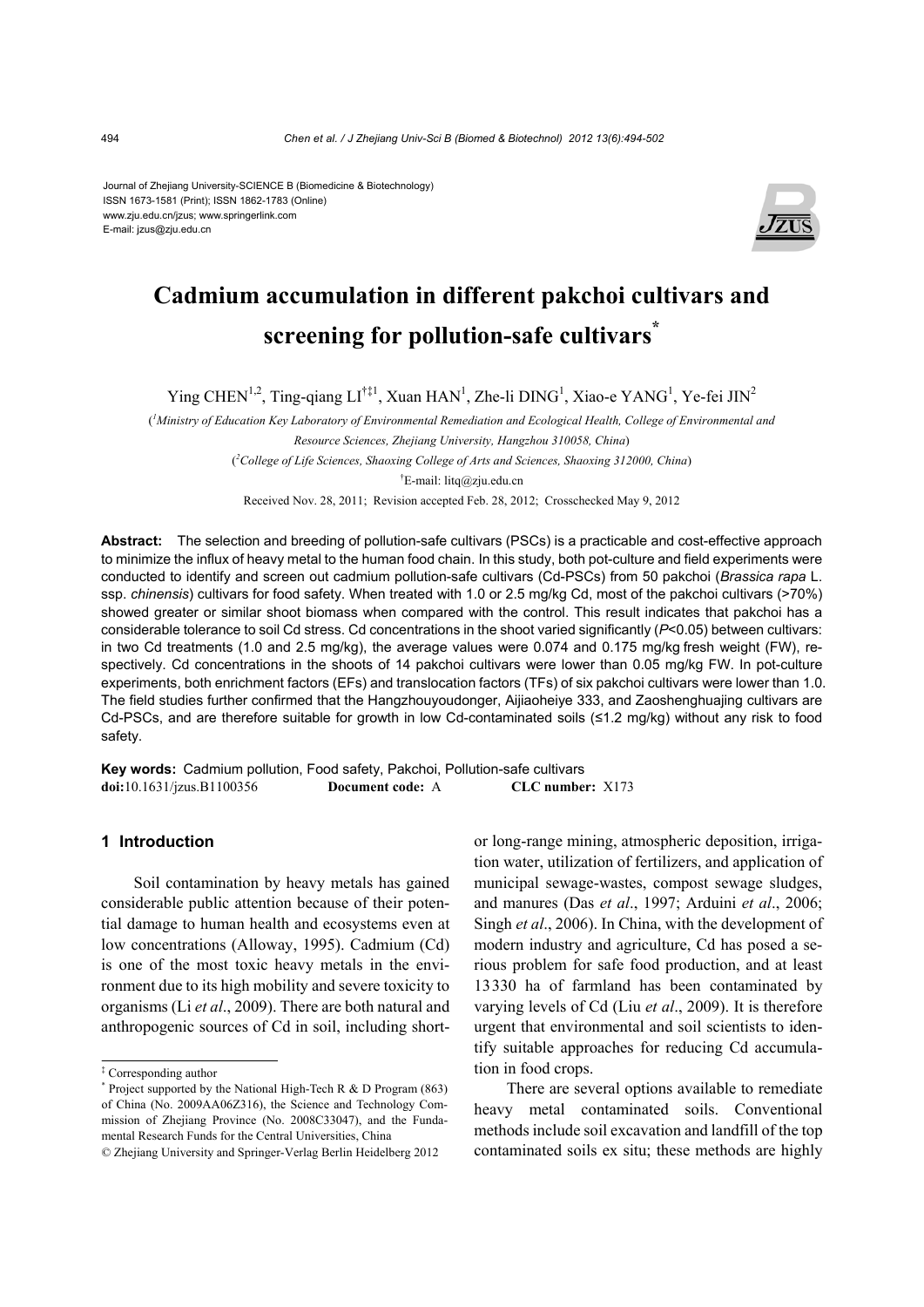effective, but too expensive due to the high costs involved in the disposal of the contaminated soil, transportation, and backfill of the original site with clean soil (Zhou and Song, 2004; Zhu *et al*., 2004). Phytoremediation has been widely considered as a cost-effective approach to remediate metal/metalloid contaminated soils, and considerable progress has been made in this area in recent years (Zhu *et al*., 2004). Phytoextraction, the use of green plants to clean up contaminated soil, has attracted attention as an environmentally friendly and low-input remediation technique (Chaney *et al*., 1997; McGrath and Zhao, 2003). This technology makes the use of hyperaccumulator plants that extract pollutants from the soil and accumulate them in their harvestable above-ground biomass. However, the practical utility of this technology is limited due to the low biomass of hyperaccumulators. The demand for food in China is constantly increasing due to the expansion of the population, thus farmers cannot afford to fallow agricultural soils for remediation, especially where soils are only slightly or moderately contaminated with pollutants. It is therefore urgent to find a new way to minimize the influx of heavy metal pollutants into the human food chain to reduce potential health risks (Yu *et al*., 2006).

Earlier results showed that the uptake and translocation of trace elements in plants vary greatly not only among plant species but also among cultivars of the same species (Zhang *et al*., 2002; Stolt *et al*., 2006; Guo *et al*., 2011). Crop species and cultivars differ in their genetic tendency to take up trace elements, and this fact provides new opportunities to minimize harmful elements in the food chain by selecting and breeding crops for low uptake potential (Grant *et al*., 2008). Based on this fact and earlier reports, Yu *et al*. (2006) proposed the concept of pollution-safe cultivars (PSCs), i.e., cultivars in which edible parts accumulate specific pollutants at a level low enough for safe consumption even when grown in contaminated soil. In recent years, as an alternative choice, selection and breeding of PSCs has attracted much more attention and interest (Grant *et al*., 2008). Many researchers have placed greater emphasis on producing Cd-PSCs of several grain crops (Clarke *et al*., 2006; Chen *et al*., 2007; Zeng *et al*., 2008). However, little work has been done on selection of Cd-PSC vegetables.

Most of the Cd (more than 70%) uptake by humans comes from vegetables (Ryan *et al*., 1982). It is therefore very important to minimize Cd accumulation in different parts of vegetables. Pakchoi (*Brassica rapa* L. ssp. *chinensis*), a cruciferous leafy vegetable, is widely planted in China, especially in southern China; identification of pakchoi genotypes with low Cd accumulation for food safety is therefore especially important. Variations in Cd concentration among cultivars have been reported in some vegetable species, including carrot (Harrison, 1986), cucumber (Harrison and Staub, 1986), lettuce (Thomas and Harrison, 1991), potato (Dunbar *et al*., 2003), and Chinese cabbage (Liu *et al*., 2009; 2010). However, to our knowledge, there is limited information on the screening of Cd-PSCs in pakchoi. Thus, pot-culture and field experiments were conducted with the objectives to (1) investigate genotypic differences in uptake and accumulation of Cd among 50 pakchoi cultivars, and to (2) identify and screen out Cd-PSCs among 50 pakchoi cultivars.

# **2 Materials and methods**

#### **2.1 Soil characterization**

The soil used in the pot experiment was collected from the surface layer  $(0-20 \text{ cm})$  of the experimental station in the farm of Zhejiang University, Hangzhou, Zhejiang Province, China. The field experiment was conducted after the pot experiment on a farm in Cixi, Zhejiang Province, China. The site was slightly contaminated due to application of municipal sewagewastes. Basic physical and chemical properties of the soil were analyzed according to the routine analytical methods of agricultural chemistry in soil (Lu, 1999). Selected properties of the test soils are listed in Table 1.

#### **2.2 Experimental design**

#### 2.2.1 Pot experiment

Surface layers (0–20 cm deep) of cultivated soils were air-dried, ground, and sieved to pass through a 4-mm mesh for pot experiment use. The dimensions of the pot were 180 mm×150 mm (diameter×height). Each pot contained 2.5 kg of soil samples. There were three treatments: CK (control), T1 (Cd 1.0 mg/kg) and T2 (Cd 2.5 mg/kg). To simulate field conditions, the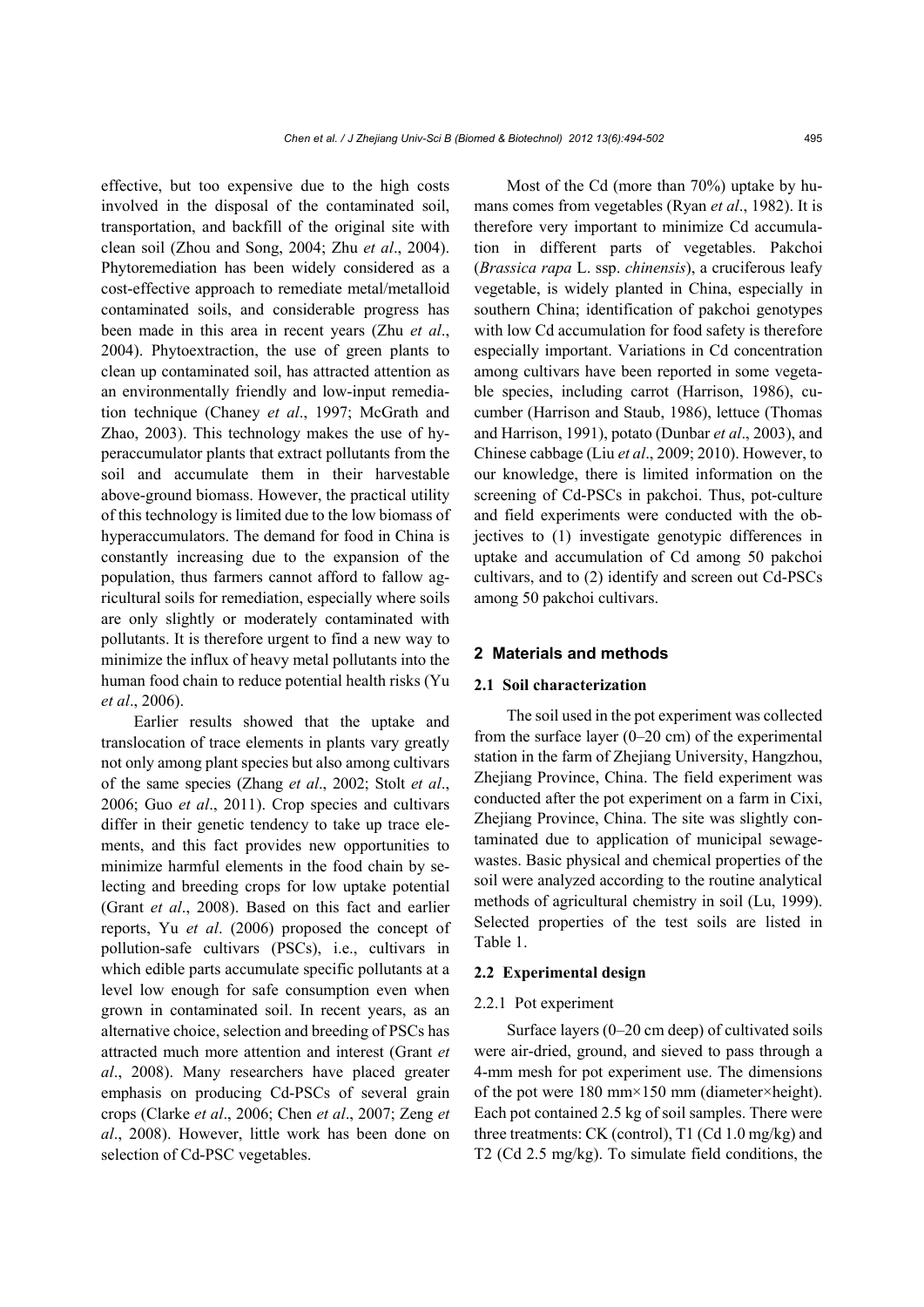| Soil property                                 | Pot-culture<br>soil | Field-culture<br>soil |
|-----------------------------------------------|---------------------|-----------------------|
| pH                                            | 6.64                | 6.15                  |
| Organic matter $(g/kg)$                       | 17.5                | 13.8                  |
| Total $N$ (g/kg)                              | 1.02                | 1.25                  |
| Available $P$ (mg/kg)                         | 12.8                | 13.6                  |
| Available K $(mg/kg)$                         | 78.6                | 91.6                  |
| Total Cd (mg/kg)                              | 0.26                | 1.20                  |
| Cation exchange capacity<br>$(CEC)$ (cmol/kg) | 12.0                | 14.4                  |
| Particle composition $(g/kg)$                 |                     |                       |
| Sand (2.000–0.020 mm)                         | 450                 | 390                   |
| Silt $(0.020-0.002$ mm)                       | 340                 | 347                   |
| Clay $(\leq 0.002$ mm)                        | 210                 | 263                   |

soils were equilibrated for one month after spiked with Cd. The seeds of 50 pakchoi cultivars were collected from seed companies from the Yangtze River and Pear River delta of China, and the names and sources of the selected 50 cultivars are listed in Table 2. Healthy seeds were surface sterilized with  $1\%$  (w/w) sodium hypochlorite (NaOCl) for 20 min, washed several times with distilled water, and then germinated for 24 h at 28 °C in the dark; uniformly germinated seeds (10 seeds per pot) were then sown in soil in April 2008. Two weeks after sowing, the seedlings were subsequently thinned to five plants. These pots were arranged in a randomized complete block design with four replicates for each treatment. The plants were allowed to grow for eight weeks under open field conditions and no fertilizers were applied. Soil moisture content was adjusted to 50% of the water-holding capacity by watering to weight weekly with deionized water. At the end of experiment, five plants were harvested and each plant was separated into root and shoot parts. These parts were washed thoroughly with tap water and rinsed with distilled water. The fresh weight (FW) was recorded. The samples were then dried at 70 °C for 72 h. Dry weights (DWs) of shoots and roots were recorded. Dry plant samples were ground using a stainless steel mill and passed through a 60 mesh sieve prior to Cd analysis.

# 2.2.2 Field experiment

According to the standards for the identification of Cd-PSCs put forward by Liu *et al*. (2009) with some modification, six pakchoi cultivars with low Cd accumulation were selected, and were further tested in a field experiment. Randomized block design with four replications was used in the field experiment. Each block was  $24 \text{ m}^2$  (6 m long by 4 m wide). Seeds were sowed directly into the soil in September 2008. The management of water and fertilizer was the same as the pot experiment. The plants were allowed to grow for eight weeks. At the end of experiment, 50 plants were randomly sampled from each block. The pretreatment of the plants was the same as described in the pot experiment.

### **2.3 Chemical analysis**

Plants were digested with a mixture of concentrated HNO<sub>3</sub> and HClO<sub>4</sub> (5:1, v/v) in polytetrafluoroethylene (PTFE) vessels. The digest was transferred to a 50-ml volumetric flask, filled to 50 ml, and filtered. Metal concentrations in the digest were determined using inductively coupled plasma atomic emission spectrometry (ICP-AES; iCAP 6000, Thermo Scientific, Cambridge, UK). Soil samples were collected from both pots and field blocks after the plants were harvested, thoroughly mixed, air-dried in the laboratory, ground up using a mortar and pestle, and passed through a 100 mesh sieve. Total Cd in the soil was analyzed by digestion with concentrated  $HNO<sub>3</sub>$ ,  $HClO<sub>4</sub>$ , and HF  $(5:1:1, v/v/v)$ , and Cd concentration in the solution was determine by ICP-AES. Enrichment factor (EF) is calculated as the ratio of Cd concentration in the shoots to the Cd concentration in the soil, and it was used to evaluate the ability of pakchoi to accumulate Cd. The translocation factor (TF) was used to evaluate the capacity of pakchoi to translocate Cd from roots to shoots. It was calculated as the ratio of Cd concentration in the shoots of a plant to the Cd concentration in its roots (Baker and Whiting, 2002). The National Standard of the People's Republic of China (GB 2762-2005) (MHC, 2005) was used to evaluate the safety of pakchoi grown in Cd-contaminated soils. The maximum permissible concentration (MPC) of Cd for vegetables is 0.05 mg/kg FW (Yu *et al*., 2006; Liu *et al*., 2010).

#### **2.4 Statistical methods**

All data were statistically analyzed using the SPSS package (Version 11.0, SPSS Inc., Chicago, IL, USA). The data were analyzed with a two-way analysis

**Table 1 Selected physiochemical characteristics of the two test soils**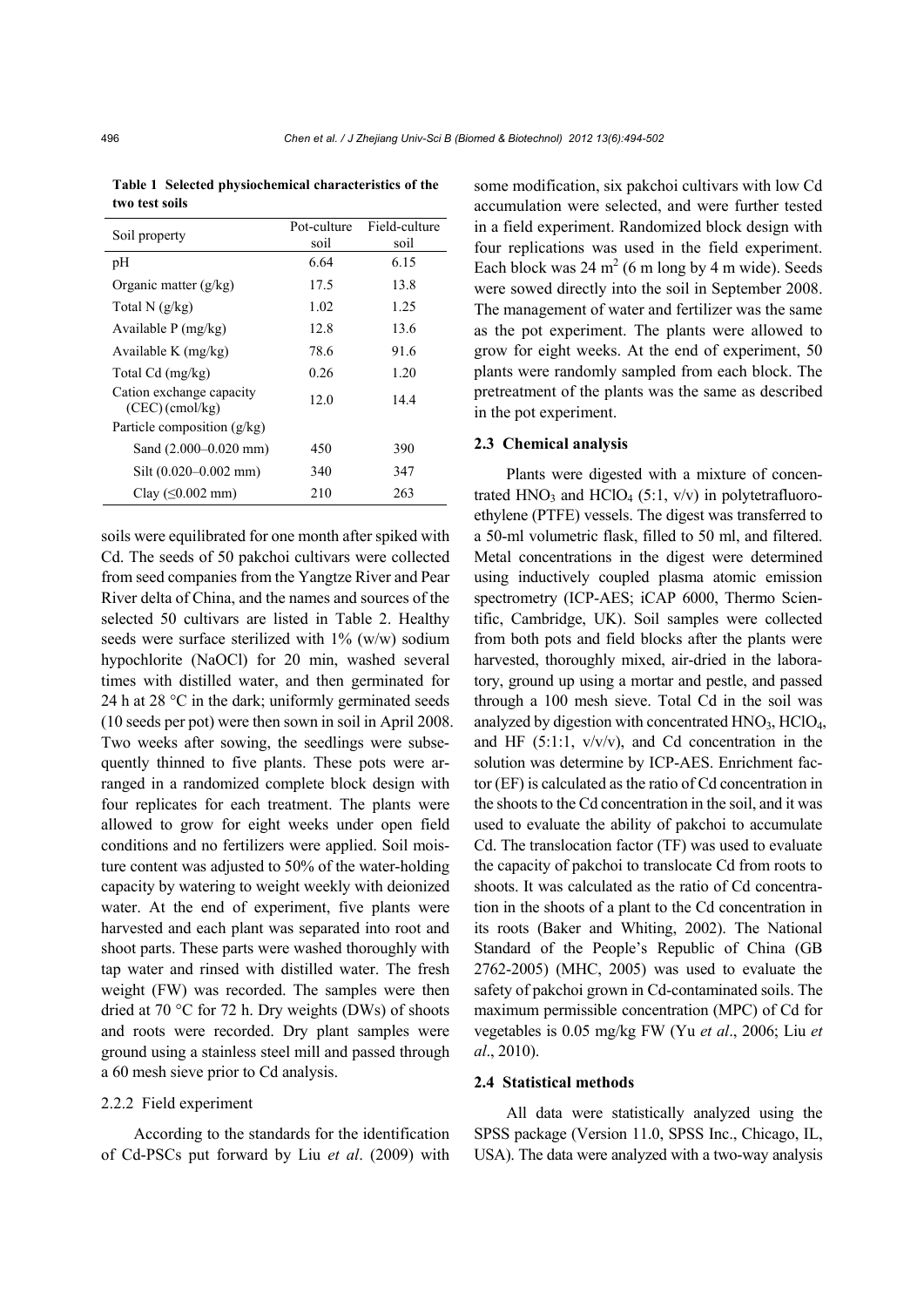of variance (ANOVA). Cd accumulation values are expressed as means±standard deviation (SD) of the four replicates (*P*<0.05).

**Table 2 Names and sources of the selected 50 cultivars** 

| No.                      | Name                 | Source           |
|--------------------------|----------------------|------------------|
| $\mathbf{1}$             | Jinguanqingjiang     | Foshan, China    |
| $\overline{c}$           | Siyueman             | Hangzhou, China  |
| 3                        | Xizilv               | Hangzhou, China  |
| $\overline{\mathcal{L}}$ | Gaogengbai           | Hongkong, China  |
| 5                        | Zhouyeheiyoudonger   | Shaoxing, China  |
| 6                        | Aihuangtou           | Shaoxing, China  |
| 7                        | Yangzhouqing         | Yangzhou, China  |
| 8                        | Qingyou 4            | Nanjing, China   |
| 9                        | Qingjiang 456        | Shantou, China   |
| 10                       | Yihexiabao           | Taiwan, China    |
| 11                       | Sijiqingjiang        | Shantou, China   |
| 12                       | Zaoshenghuajing      | Japan            |
| 13                       | Aikangqing           | Hangzhou, China  |
| 14                       | Shanghaiqing         | Shanghai, China  |
| 15                       | Hangzhouyoudonger    | Hangzhou, China  |
| 16                       | Huqing 1             | Shanghai, China  |
|                          |                      |                  |
| 17                       | Taiwanmingzhu        | Taiwan, China    |
| 18                       | Changgeng            | Hangzhou, China  |
| 19                       | Teaiqing             | Hangzhou, China  |
| 20                       | Lvlinghuo            | Nanjing, China   |
| 21                       | Suzhouqing           | Suzhou, China    |
| 22                       | Xiawangqing          | Japan            |
| 23                       | Lifengqinggeng       | Japan            |
| 24                       | Huaqing              | Wuhan, China     |
| 25                       | Huahuangqinggeng     | Japan            |
| 26                       | Qibao                | Shanghai, China  |
| 27                       | Gaohuaqinggeng       | Hongkong, China  |
| 28                       | Shanghaiaikang       | Shanghai, China  |
| 29                       | Aijiaoheiye 333      | Guangzhou, China |
| 30                       | Kexing               | Mianyang, China  |
| 31                       | Datouqingjiang       | Taiwan, China    |
| 32                       | Aijiaodatou          | Guangzhou, China |
| 33                       | Kangre 605           | Japan            |
| 34                       | Aijisuzhouqing       | Suzhou, China    |
| 35                       | Jinxiawang           | Shantou, China   |
| 36                       | Fubaokangre          | Nantong, China   |
| 37                       | Sijiqing             | Shantou, China   |
| 38                       | Hangzhoubai          | Hangzhou, China  |
| 39                       | Heidatou             | Shanghai, China  |
| 40                       | Kangre 805           | Nantong, China   |
| 41                       | Canbaicai            | Hangzhou, China  |
| 42                       | Huangjinbai          | Chengdu, China   |
| 43                       | Shanghaixiaqing      | Shanghai, China  |
| 44                       | Ribenlvguan          | Japan            |
| 45                       | Wuyueman             | Hangzhou, China  |
| 46                       | Taiwanqingxiu        | Taiwan, China    |
| 47                       |                      |                  |
| 48                       | Lvyangchun<br>Lvxing | Yangzhou, China  |
|                          |                      | Nanjing, China   |
| 49                       | Yangzirekangqing     | Yangzhou, China  |
| 50                       | Lvxiu 91-1           | Qingdao, China   |

# **3 Results**

### **3.1 Shoot biomass**

After eight weeks of growth under different Cd levels, large differences in shoot biomass among cultivars were observed (Fig. 1). Shoot biomasses of 50 cultivars ranged from 19.8 to 70.1 g/pot for T1 and from 20.1 to 67.7 g/pot for T2. Compared with the control, the shoot biomasses of 32 cultivars under Cd treatments (T1 or T2) were not significantly different, indicating that these cultivars have high tolerance to Cd toxicity. For 13 other cultivars, however, the shoot biomass decreased significantly (*P*<0.05), especially for plants under the T2 treatment. In contrast, the shoot biomasses of the Aihuangtou, Yihexiabao, Changgeng, Shanghaiaikang and Kexing cultivars increased significantly during the eight weeks of growth in the T2 treatment, as compared with the control.

# **3.2 Cd accumulation in pakchoi in pot condition**

The variation of shoot Cd concentrations among 50 pakchoi cultivars in pots was significant (*P*<0.05) (Fig. 2). Under the control treatment, the Cd concentrations in shoots ranged from 0.022 to 0.055 mg/kg FW, and only four pakchoi cultivars exceeded 0.050 mg/kg FW, indicating that most of these pakchoi cultivars are PSCs when grown in noncontaminated soil. However, with the increase of Cd concentrations in the soil, the Cd accumulation in the shoots of pakchoi cultivars increased gradually. Under the T1 treatment, shoot Cd concentrations of 36 pakchoi cultivars were greater than 0.050 mg/kg FW, and exceeded MPC of Cd in vegetables. Using this standard, the 14 pakchoi cultivars that fell below the MPC of Cd were identified as Cd-PSCs; however, the shoot biomass of the Jinxiawang cultivar decreased significantly under Cd treatments, and thus 13 pakchoi cultivars were selected as the Cd-PSCs (Table 3). Under the T2 treatment, shoot Cd concentrations in all pakchoi samples except for Aijiaoheiye 333 exceeded 0.050 mg/kg FW (Table 3).

# **3.3 Enrichment and translocation factors of 13 selected pakchoi cultivars**

EF and TF factors are two important indexes to evaluate a plant's ability to uptake and transport trace elements, respectively. Both EF and TF showed great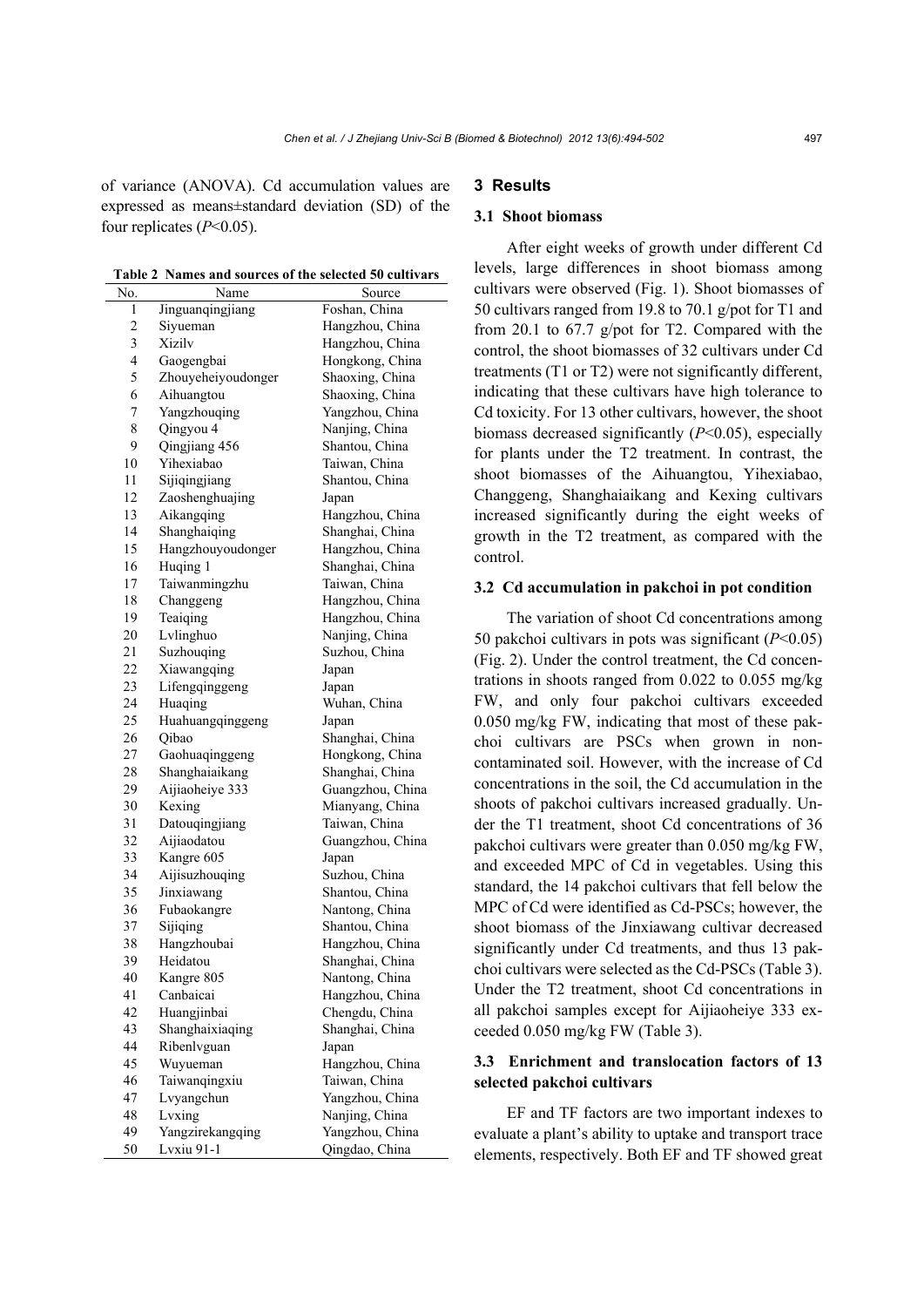| Cultivar           | Shoot Cd concentration $(mg/kgFW)^{a}$ |                   |                   |
|--------------------|----------------------------------------|-------------------|-------------------|
|                    | Control                                | $Cd 1.0$ mg/kg    | $Cd$ 2.5 mg/kg    |
| Aijiaoheiye 333    | $0.012 \pm 0.001$                      | $0.036 \pm 0.004$ | $0.050 \pm 0.012$ |
| Aijisuzhouqing     | $0.013 \pm 0.003$                      | $0.046 \pm 0.005$ | $0.119 \pm 0.010$ |
| Hangzhouyoudonger  | $0.013 \pm 0.002$                      | $0.036 \pm 0.006$ | $0.095 \pm 0.011$ |
| Qingyou 4          | $0.019 \pm 0.001$                      | $0.041 \pm 0.007$ | $0.111 \pm 0.011$ |
| Changgeng          | $0.020 \pm 0.003$                      | $0.049 \pm 0.006$ | $0.124 \pm 0.018$ |
| Zaoshenghuajing    | $0.020 \pm 0.004$                      | $0.041 \pm 0.007$ | $0.138 \pm 0.013$ |
| Zhouyeheiyoudonger | $0.021 \pm 0.003$                      | $0.048 \pm 0.008$ | $0.199 \pm 0.011$ |
| Lifengginggeng     | $0.022 \pm 0.002$                      | $0.042 \pm 0.006$ | $0.137 \pm 0.012$ |
| Jinguanqingjiang   | $0.024 \pm 0.002$                      | $0.040 \pm 0.007$ | $0.151 \pm 0.011$ |
| Xiawangqing        | $0.025 \pm 0.003$                      | $0.042 \pm 0.008$ | $0.138 \pm 0.013$ |
| Sijiqingjiang      | $0.027 \pm 0.001$                      | $0.050\pm0.005$   | $0.178 \pm 0.011$ |
| Gaohuaqinggeng     | $0.027 \pm 0.003$                      | $0.040 \pm 0.007$ | $0.168 \pm 0.013$ |
| Shanghaiging       | $0.030 \pm 0.005$                      | $0.047 \pm 0.004$ | $0.258 \pm 0.016$ |

**Table 3 Cd concentrations in the shoots of 13 selected pakchoi cultivars under three Cd treatments** 

<sup>a</sup> Data are expressed as mean $\pm$ SD ( $n$ =4)



**Fig. 1 Shoot biomasses of 50 pakchoi cultivars under three Cd treatments** 



**Fig. 2 Cd concentrations in the shoots of 50 pakchoi cultivars under three Cd treatments**

variability among the 13 selected pakchoi cultivars, and the variability changed with Cd level in the soil (Fig. 3). The lowest EF under the three Cd treatments was found in Aijiaoheiye 333. In all treatments, the EFs of 10 cultivars of the selected 13 pakchoi cultivars were less than 1.0. These cultivars were Aijiaoheiye 333, Aijisuzhouqing, Hangzhouyoudonger, Qingyou 4, Changgeng, Zaoshenghuajing, Zhouyeheiyoudonger, Lifengqinggeng, Jinguanqingjiang, and Xiawangqing (Fig. 3a). The lowest TF was also found in Aijiaoheiye 333 (Fig. 3b); however, only seven pakchoi cultivars had TF less than 1.0 under the three Cd treatments. These cultivars were Aijiaoheiye 333, Aijisuzhouqing, Hangzhouyoudonger,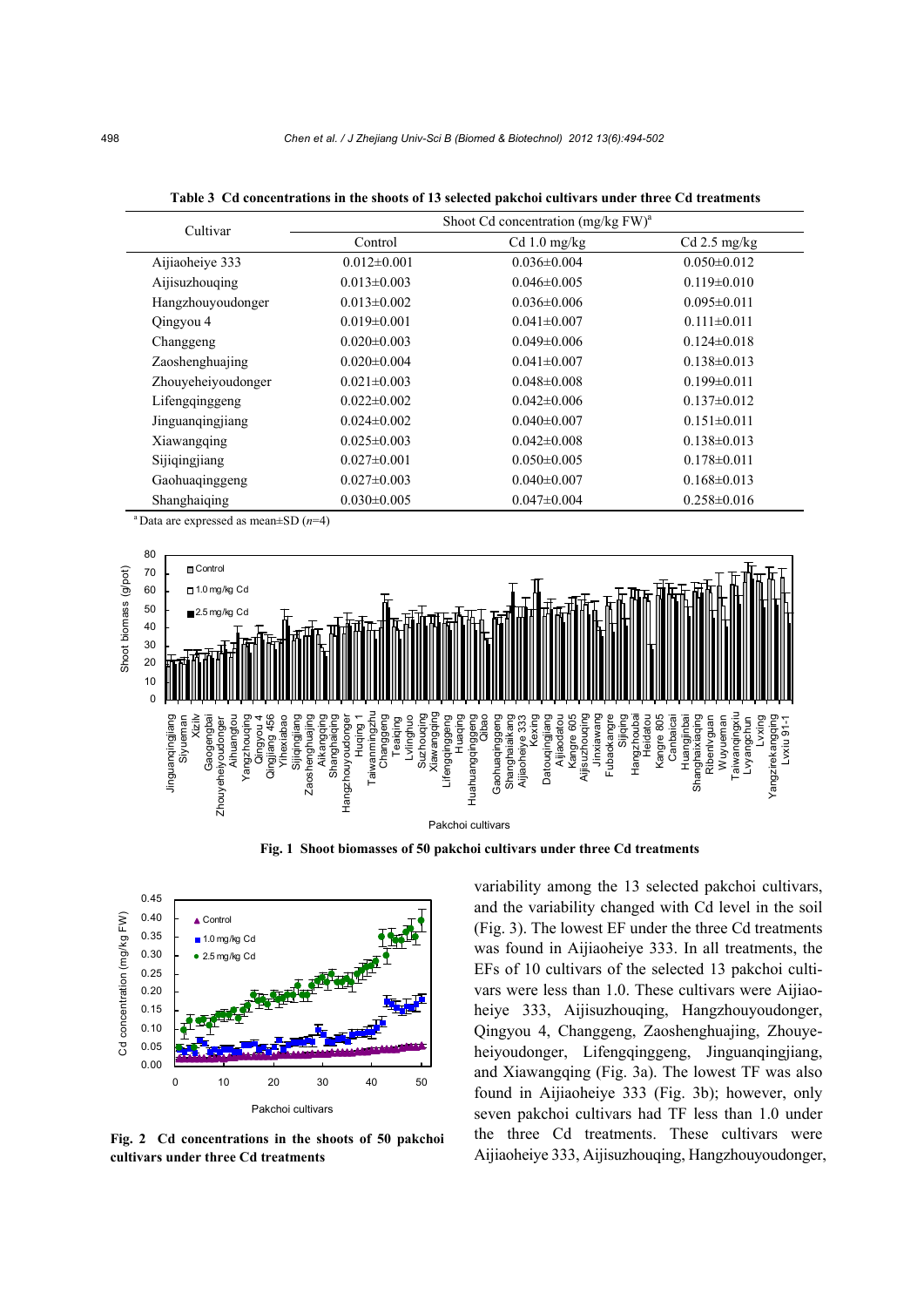

**Fig. 3 Enrichment factor (EF) (a) and translocation factor (TF) (b) of the selected 13 pakchoi cultivars under three Cd treatments** 

Zaoshenghuajing, Zhouyeheiyoudonger, Jinguanqingjiang, and Sijiqingjiang (Fig. 3b). Thus six pakchoi cultivars, i.e., Aijiaoheiye 333, Aijisuzhouqing, Hangzhouyoudonger, Zaoshenghuajing, Zhouyeheiyoudonger and Jinguanqingjiang, with both EF and TF less than 1.0 were selected as PSCs and were then planted in field condition to confirm their low Cd accumulation potential.

### **3.4 Cd accumulation in pakchoi in field condition**

Shoot Cd concentrations showed great variability among the six selected cultivars, and ranged from 0.039 to 1.080 mg/kg FW (Fig. 4). Cd concentrations in the shoots of Aijiaoheiye 333, Aijisuzhouqing, Hangzhouyoudonger, and Zaoshenghuajing were lower than 0.050 mg/kg, which is similar to the results from the pot-culture experiment. For Jinguanqingjiang and Zhouyeheiyoudonger, however, shoot Cd concentrations were 0.096 and 0.108 mg/kg, which exceeded the MPC of Cd in vegetables. The EFs in the six selected cultivars were all lower than 1.0; however, the TFs in Aijisuzhouqing, Jinguanqingjiang, and Zhouyeheiyoudonger were greater than 1.0. Therefore, only Aijiaoheiye 333, Hangzhouyoudonger, and Zaoshenghuajing were selected as Cd-PSCs based on the results of the field experiment.



**Fig. 4 Cd concentrations, translocation factor (TF), and enrichment factor (EF) in six pakchoi cultivars in the field experiment**

# **4 Discussion**

Under various treatments of Cd, all cultivars grew normally without showing any toxic symptoms. For most of the tested cultivars (70%), no difference was recorded in the shoot biomass, as compared with the control; this result indicates that they had considerable tolerance to Cd. The stimulating effect of Cd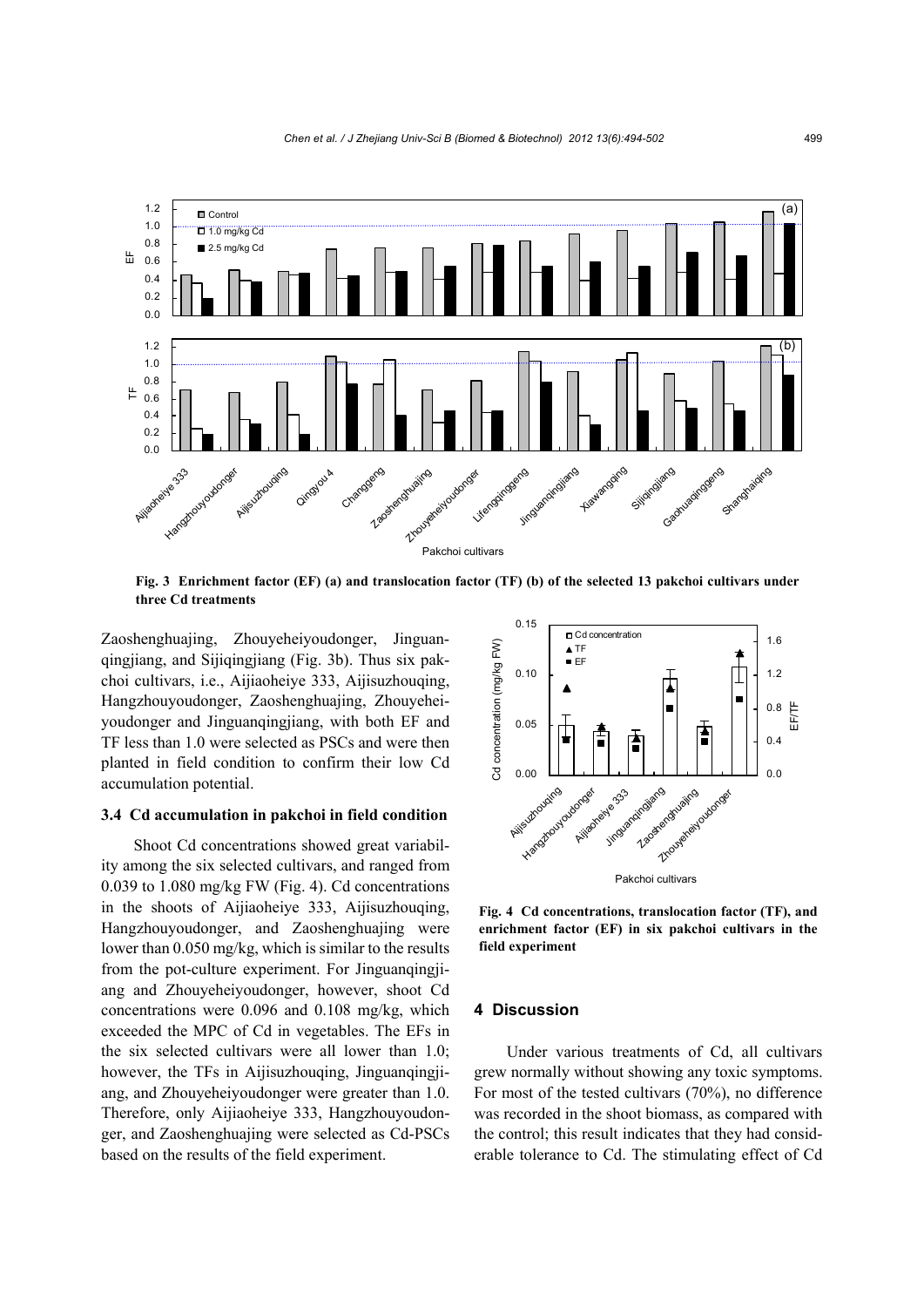on the growth of shoots occurred at Cd rates of 2.5 mg/kg for five pakchoi cultivars (Fig. 1). Various mechanisms have been suggested to explain the stimulatory effect, and one of the explanations is that metal ions may serve as activators of enzyme(s) in cytokinin metabolism, which accelerates the growth of plants (Kaminek, 1992; Nyitrai *et al*., 2004; Liu *et al*., 2010). Secondly, low dose stress may cause changes in plant hormones and cytokinins, which regulate plant growth and development. Similar findings were reported in previous studies for a broad range of species (Chapman, 2002; Yu *et al*., 2006). Accordingly, farmers may not receive sufficiently early warning of Cd pollution or toxic concentrations of Cd in vegetables based on biomass change alone (Yu *et al*., 2006). In many developing countries, many agricultural lands have been polluted with Cd, and most of these contaminated lands are being used for agricultural production. Therefore, the selection and breeding of Cd-PSCs is a feasible and effective approach to reduce the influx of Cd to the human food chain, especially in slightly and moderately contaminated agriculture soils (Liu *et al*., 2010).

The uptake and accumulation of trace elements in plants vary greatly, not only among plant species but also among cultivars within the same species (Zhang *et al*., 2002; Stolt *et al*., 2006; Grant *et al*., 2008). Under the same Cd level, shoot Cd concentrations showed great variability among 50 tested pakchoi cultivars, and similar findings were reported on rice (Liu *et al*., 2003a; 2003b; Yu *et al*., 2006), wheat (Stolt *et al*., 2006), maize (Kurz *et al*., 1999), asparagus beans (Zhu *et al*., 2007), and Chinese cabbage (Liu *et al*., 2009; 2010). These results demonstrate that genetic variability for Cd accumulation exists within a species and this fact makes it possible to select and breed Cd-PSCs. In recent years, as an alternative choice, selection and breeding of PSCs has attracted much more attention and interest (Kurz *et al*., 1999; Chen *et al*., 2007; Zeng *et al*., 2008), and great success has been achieved on sunflower (Li *et al*., 1997; Miller *et al*., 2006), rice (He *et al*., 2006; Liu *et al*., 2007), durum wheat (Clarke *et al*., 2005; 2006), barley (Chen *et al*., 2007), maize (Kurz *et al*., 1999), and soybean (Arao *et al*., 2003). However, only a few studies have been done on selecting Cd-PSCs vegetables. Liu *et al*. (2009; 2010) identified Lvxing 70, New Beijing 3, and Fengyuanxin 3 as Cd-excluder genotypes from 40 Chinese cabbage genotypes. A screening standard is the basis for the screening of Cd-PSCs. However, there is not a unified screening standard up to now. Liu *et al*. (2009) recommended four standards for the identification of Cd-PSCs. Based on the literature and our research, we applied the following four criteria to select Cd-PSCs for food safety: (1) Cd concentration in the edible parts should be lower than the MPC; (2)  $EF<1.0$ ; (3)  $TF<1.0$ ; and (4) shoot biomass was not decreased significantly when growing in contaminated soils. In the pot experiment, when Cd concentration in shoots <0.050 mg/kg was used as a criterion, 14 pakchoi cultivars were selected as Cd-PSCs under the treatment of 1.0 mg/kg. When shoot biomass was taken into account, 13 pakchoi cultivars were selected as Cd-PSCs (Table 3). When EF<1.0 was used as a criterion, 10 cultivars could be judged as Cd-PSCs (Fig. 3a). When TF<1.0 was also used, only 6 pakchoi cultivars were regarded as Cd-PSCs (Fig. 3b). When tested in the field experiment, only Hangzhouyoudonger, Aijiaoheiye 333, and Zaoshenghuajing were regarded as Cd-PSCs. However, under the treatment of 2.5 mg/kg Cd, only Aijiaoheiye 333 could be considered as a Cd-PSC based on the shoot Cd concentration requirement of <0.050 mg/kg FW (Table 3). This result indicated that the screening of Cd-PSC is highly dependent on the level of soil Cd (Stolt *et al*., 2006). Overall, Hangzhouyoudonger, Aijiaoheiye 333, Zaoshenghuajing were selected as Cd-PSCs by both pot-culture experiment and field experiment, and these three pakchoi cultivars are therefore safe to consumers if they are planted in low Cd  $(\leq 1.2 \text{ mg/kg})$ contaminated soils.

Although an increasing number of studies demonstrate that cultivar selection can be effective in decreasing Cd concentration in crops, there are still obstacles to utilize this approach to produce low-Cd cultivars (Grant *et al*., 2008). Cd concentrations in plant tissues varied with Cd levels in soils, crop genotypes, and environmental factors. In this study, 98% (49/50) of the pakchoi cultivars had shoot Cd concentration >0.050 mg/kg when the soil Cd concentration was 2.5 mg/kg (Table 3); this result indicated that the selection of Cd-PSCs was not suitable in heavily Cd-contaminated soils. Physicochemical properties of the soils, such as cation exchange capacity (CEC), clay minerals and hydrous metal oxides,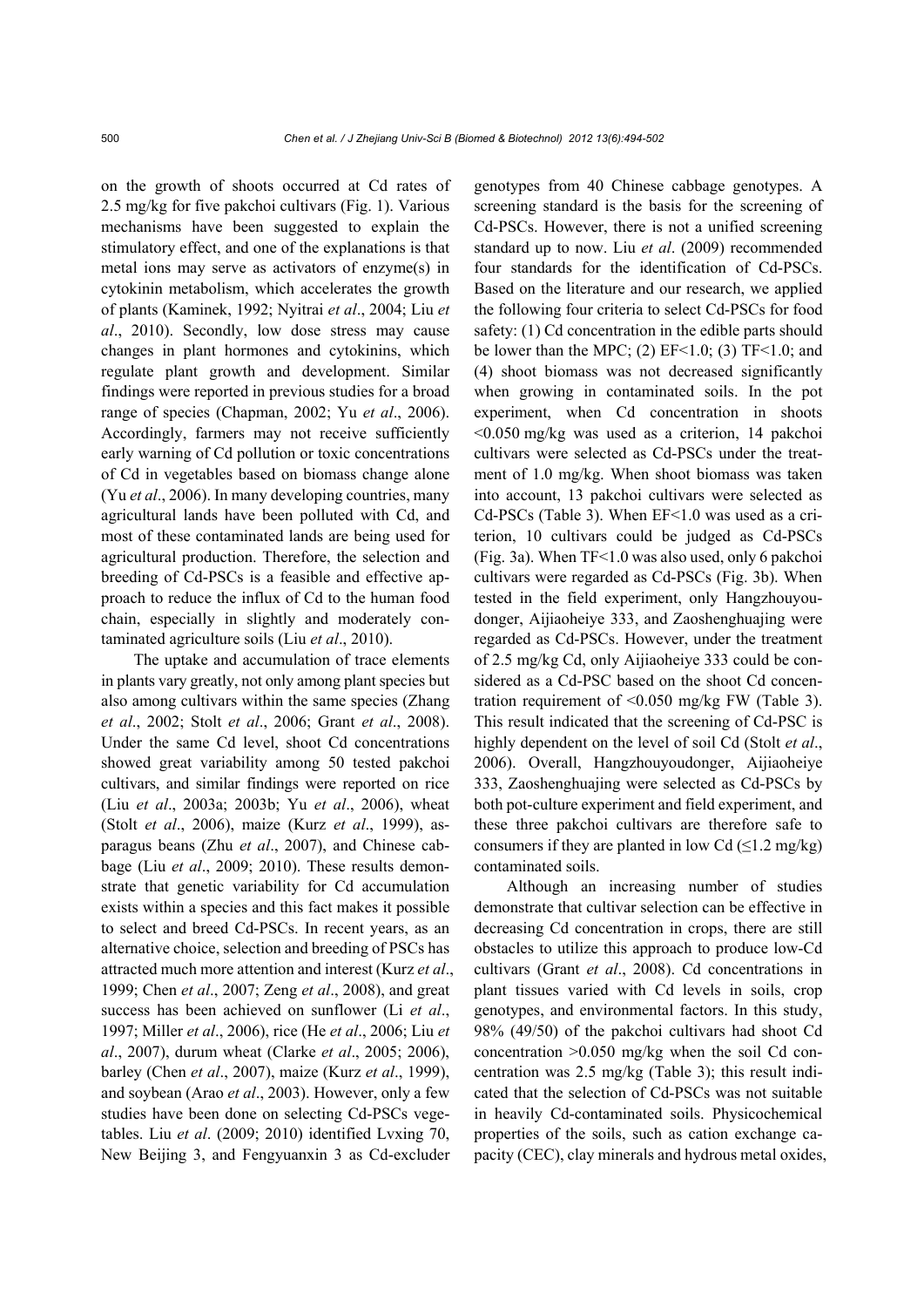pH and buffering capacity, organic matter and moisture, can alter the phytoavailability of heavy metals in soil and thus affect Cd accumulation in crops. Further studies are therefore required to completely understand genotypic and soil properties, and their interaction mechanisms, to reduce Cd accumulation in pakchoi.

# **5 Conclusions**

In this study, more than 70% of the tested cultivars produced greater or similar shoot biomass under Cd treatments; this result indicates that pakchoi has a considerable tolerance to soil Cd stress. Cd concentrations in the shoot varied significantly (*P*<0.05) between cultivars under two Cd treatments. Four parameters, i.e., Cd contents, EF, TF, and shoot biomass, were applied to select Cd-PSCs for food safety, and six pakchoi cultivars were selected as PSCs in the pot-culture experiment. Hangzhouyoudonger, Aijiaoheiye 333, and Zaoshenghuajing were finally identified as Cd-PSCs in the field culture experiment; these three pakchoi cultivars are safe to consumers if they are planted in low Cd  $(\leq 1.2 \text{ mg/kg})$ contaminated soils.

# **References**

- Alloway, B.J., 1995. Heavy Metals in Soils. Blackie Academic & Professional, London, p.38-57.
- Arao, T., Ae, N., Sugiyama, M., Takahashi, M., 2003. Genotypic differences in cadmium uptake and distribution in soybeans. *Plant Soil*, **251**(2):247-253. [doi:10.1023/A: 1023079819086]
- Arduini, I., Ercoli, L., Mariotti, M., Masoni, A., 2006. Response of miscanthus to toxic cadmium applications during the period of maximum growth. *Environ*. *Exp*. *Bot*., **55**(1-2):29-40. [doi:10.1016/j.envexpbot.2004.09.009]
- Baker, A.J.M., Whiting, S.N., 2002. In search of the holy grail—a further step in understanding metal hyperaccumulation? *New Phytol*., **155**(1):1-4. [doi:10.1046/j.1469- 8137.2002.00449\_1.x]
- Chaney, R.L., Malik, M., Li, Y.M., Brown, S.L., Brewer, E.P., Angle, J.S., Baker, A.J.M., 1997. Phytoremediation of soil metals. *Curr*. *Opin*. *Biotech*., **8**(3):279-284. [doi:10.1016/S0958-1669(97)80004-3]
- Chapman, P.M., 2002. Ecological risk assessment (ERA) and hormesis. *Sci*. *Total Environ*., **288**(1-2):131-140. [doi:10.1016/S0048-9697(01)01120-2]
- Chen, F., Dong, J., Wang, F., Wu, F.B., Zhang, G.P., Li, G.M., Chen, Z.F., Chen, J.X., Wei, K., 2007. Identification of barley genotypes with low grain Cd accumulation and its

interaction with four microelements. *Chemosphere*, **67**(10):2082-2088. [doi:10.1016/j.chemosphere.2006.10. 014]

- Clarke, J.M., McCaig, T.N., DePauw, R.M., Knox, R.E., Clarke, F.R., Fernandez, M.R., 2005. Strongfield durum wheat. *Can*. *J*. *Plant Sci*., **85**(3):651-654. [doi:10.4141/ P04-119]
- Clarke, J.M., McCaig, T.N., DePauw, R.M., Knox, R.E., Clarke, F.R., Fernandez, M.R., 2006. Registration of 'Strongfield' durum wheat. *Crop Sci*., **46**(5):2306-2307. [doi:10.2135/cropsci2005.12.0454]
- Das, P., Samantaray, S., Rout, G.R., 1997. Studies on cadmium toxicity in plants: a review. *Environ*. *Pollut*., **98**(1):29-36. [doi:10.1016/S0269-7491(97)00110-3]
- Dunbar, K.R., McLaughlin, M.J., Reid, R.J., 2003. The uptake and partitioning of cadmium in two cultivars of potato (*Solanum tuberosum* L.). *J*. *Exp*. *Bot*., **54**(381):349-354.
- Grant, C.A., Clarke, J.M., Duguid, S., Chaney, R.L., 2008. Selection and breeding of plant cultivars to minimize cadmium accumulation. *Sci*. *Total Environ*., **390**(2-3): 301-310. [doi:10.1016/j.scitotenv.2007.10.038]
- Guo, X.F., Wei, Z.B., Wu, Q.T., Qiu, J.R., Zhou, J.L., 2011. Cadmium and zinc accumulation in maizegrain as affected by cultivars and chemical fixation amendments. *Pedosphere*, **21**(5):650-656. [doi:10.1016/S1002-0160(11) 60167-7]
- Harrison, H.A., 1986. Carrot response to sludge application and bed type. *J*. *Am*. *Soc*. *Hortic*. *Sci*., **11**(2):211-215.
- Harrison, H.A., Staub, J.E., 1986. Effects of sludge, bed, and genotype on cucumber growth and elemental concentration of fruit and peel. *J*. *Am*. *Soc*. *Hortic*. *Sci*., **11**(2): 205-211.
- He, J.Y., Zhu, C., Ren, Y.F., Yan, Y.P., Jiang, D., 2006. Genotypic variation in grain cadmium concentration of lowland rice. *J*. *Plant Nutr*. *Soil Sci*., **169**(5):711-716. [doi:10.1002/jpln.200525101]
- Kaminek, M., 1992. Progress in cytokinin research. *Trends Biotechnol*., **10**:159-164. [doi:10.1016/0167-7799(92)902 04-9]
- Kurz, H., Schulz, R., Romheld, V., 1999. Selection of cultivars to reduce the concentration of cadmium and thallium in food and fodder plants. *J*. *Plant Nutr*. *Soil Sci*., **162**(3):323-328. [doi:10.1002/(SICI)1522-2624(199906) 162:3<323::AID-JPLN323>3.0.CO;2-M]
- Li, T.Q., Yang, X.E., Lu, L.L., Islam, E., He, Z.L., 2009. Effects of zinc and cadmium interactions on root morphology and metal translocation in a hyperaccumulating species under hydroponic conditions. *J*. *Hazard*. *Mater*., **169**(1-3):734-741. [doi:10.1016/j.jhazmat.2009.04.004]
- Li, Y.M., Chaney, R.L., Schneiter, A.A., Miller, J.F., Elias, E.M., Hammond, J.J., 1997. Screening for low grain cadmium phenotypes in sunflower, durum wheat and flax. *Euphytica*, **94**(1):23-30. [doi:10.1023/A:10029 96405463]
- Liu, J.G., Liang, J.S., Li, K.Q., Zhang, Z.J., Yu, B.Y., Lu, X.L., Yang, J.C., Zhu, Q.S., 2003a. Correlations between cadmium and mineral nutrients in absorption and accumulation in various genotypes of rice under cadmium